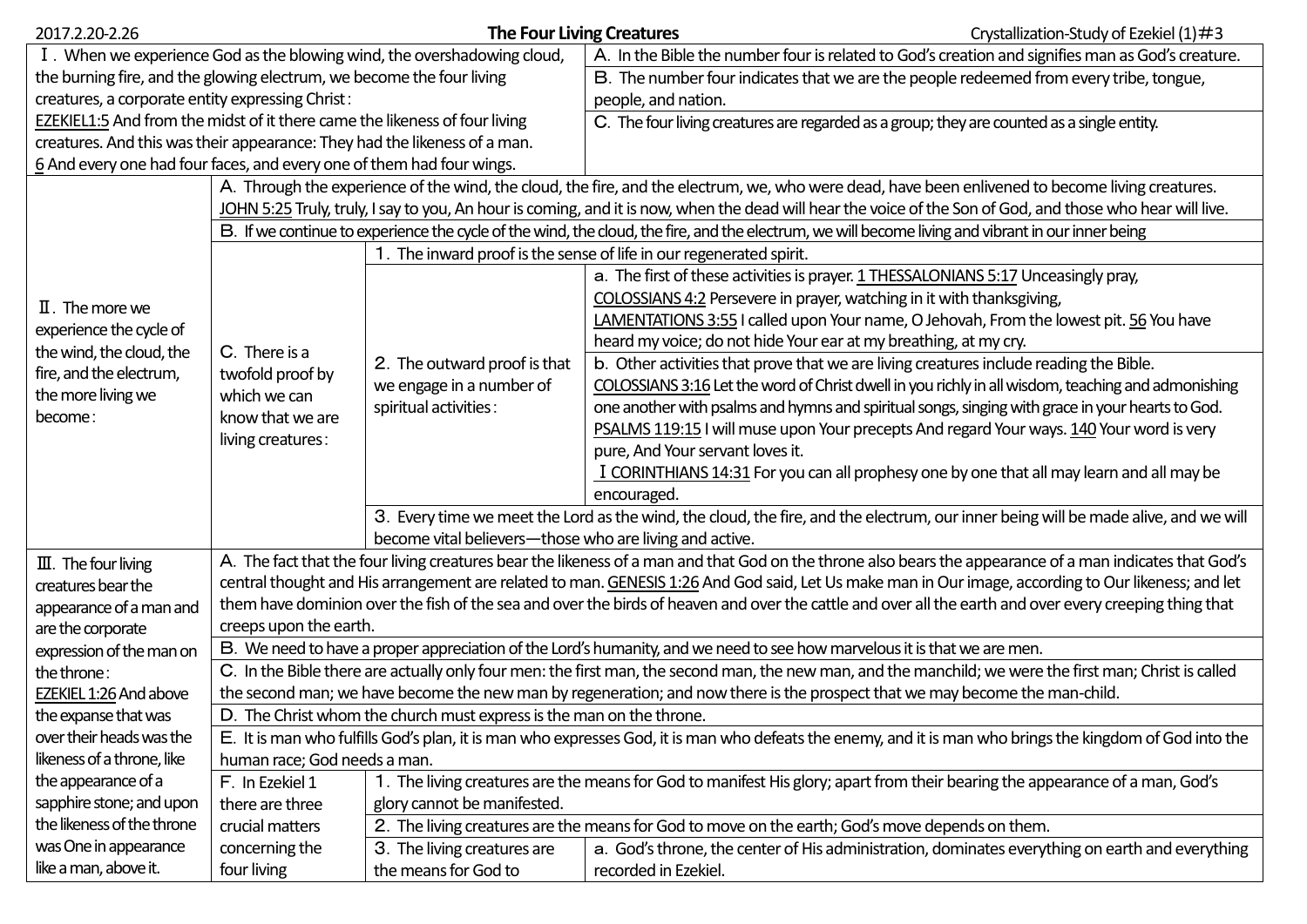|                                                                                 | creatures' bearing                                                                                                                                        | administrate on the throne:                                                                                                      |                                                                                                  | b. Because the living creatures bear the appearance of a man, there is the administration of |  |  |
|---------------------------------------------------------------------------------|-----------------------------------------------------------------------------------------------------------------------------------------------------------|----------------------------------------------------------------------------------------------------------------------------------|--------------------------------------------------------------------------------------------------|----------------------------------------------------------------------------------------------|--|--|
|                                                                                 | the appearance of                                                                                                                                         |                                                                                                                                  | God's throne.                                                                                    |                                                                                              |  |  |
|                                                                                 | a man:                                                                                                                                                    |                                                                                                                                  | c. Man is the means of God's manifestation, man is the means of God's move, and man is the means |                                                                                              |  |  |
|                                                                                 |                                                                                                                                                           | of God's administration.                                                                                                         |                                                                                                  |                                                                                              |  |  |
| IV. The four living<br>creatures have four<br>faces:<br>EZEKIEL 1:10 As for the | A. The face of a<br>man indicates that<br>the living creatures<br>live in a proper<br>humanity, the<br>humanity of Jesus:                                 | 1. The glorious beauty of the Lord Jesus is manifested in His humanity.                                                          |                                                                                                  |                                                                                              |  |  |
|                                                                                 |                                                                                                                                                           | 2. The Lord's salvation is to make us proper human beings.                                                                       |                                                                                                  |                                                                                              |  |  |
|                                                                                 |                                                                                                                                                           | 3. The more spiritual we become, the more normal, ordinary, and human we will be. COLOSSIANS 3:4 When Christ our life is         |                                                                                                  |                                                                                              |  |  |
|                                                                                 |                                                                                                                                                           | manifested, then you also will be manifested with Him in glory. 10 And have put on the new man, which is being renewed unto      |                                                                                                  |                                                                                              |  |  |
|                                                                                 |                                                                                                                                                           | full knowledge according to the image of Him who created him, 11 Where there cannot be Greek and Jew, circumcision and           |                                                                                                  |                                                                                              |  |  |
|                                                                                 |                                                                                                                                                           | uncircumcision, barbarian, Scythian, slave, freeman, but Christ is all and in all.                                               |                                                                                                  |                                                                                              |  |  |
|                                                                                 |                                                                                                                                                           | 4. We need to be human not by our natural humanity but by the humanity of Jesus; this is to be "Jesusly human."                  |                                                                                                  |                                                                                              |  |  |
|                                                                                 |                                                                                                                                                           | 5. In the Epistles we are taught by the apostles to be proper human beings, in particular how to be proper husbands, wives, and  |                                                                                                  |                                                                                              |  |  |
|                                                                                 |                                                                                                                                                           | parents.                                                                                                                         |                                                                                                  |                                                                                              |  |  |
|                                                                                 | B. The face of a<br>lion:                                                                                                                                 | 1. In the Bible a lion signifies boldness, vigor, strength, victory, and reigning.                                               |                                                                                                  |                                                                                              |  |  |
|                                                                                 |                                                                                                                                                           | PROVERBS 28:1 The wicked flee when no man pursues, But the righteous are as bold as a lion.                                      |                                                                                                  |                                                                                              |  |  |
| likeness of their faces,                                                        |                                                                                                                                                           | 2. If toward sin, the world, and Satan we are bold like lions, God will be able to establish His reign through us.               |                                                                                                  |                                                                                              |  |  |
| they had the face of a                                                          |                                                                                                                                                           | REVELATION 5:5 And one of the elders said to me, Do not weep; behold, the Lion of the tribe of Judah, the Root of David, has     |                                                                                                  |                                                                                              |  |  |
| man; and the four of                                                            |                                                                                                                                                           | overcome so that He may open the scroll and its seven seals.                                                                     |                                                                                                  |                                                                                              |  |  |
| them had the face of a                                                          | C. The face of an<br>OX:                                                                                                                                  | 1. An ox signifies one who is willing to labor, to bear the burden, and to sacrifice himself.                                    |                                                                                                  |                                                                                              |  |  |
| lion on the right side,                                                         |                                                                                                                                                           | I CORINTHIANS 15:10 But by the grace of God I am what I am; and His grace unto me did not turn out to be in vain, but, on the    |                                                                                                  |                                                                                              |  |  |
| and the four of them                                                            |                                                                                                                                                           | contrary, I labored more abundantly than all of them, yet not I but the grace of God which is with me.                           |                                                                                                  |                                                                                              |  |  |
| had the face of an ox on<br>the left side, and the                              |                                                                                                                                                           | 2. We all need to express the reality of serving others, of bearing responsibility, and of sacrificing our life.                 |                                                                                                  |                                                                                              |  |  |
|                                                                                 | D. The face of an<br>eagle:                                                                                                                               | 1. In the Bible an eagle signifies the powerful, buoyant, transcendent God.                                                      |                                                                                                  |                                                                                              |  |  |
| four of them had the                                                            |                                                                                                                                                           | EXODUS 19:4 You have seen what I did to the Egyptians and how I bore you on eagles' wings and brought you to Myself.             |                                                                                                  |                                                                                              |  |  |
| face of an eagle.                                                               |                                                                                                                                                           |                                                                                                                                  | 2. As believers in Christ, we have God's life within us; this life is                            | a. We have the divine and almighty capacity to express                                       |  |  |
|                                                                                 |                                                                                                                                                           |                                                                                                                                  | transcendent and causes us to have an expression of buoyancy and                                 | God in every human situation.                                                                |  |  |
|                                                                                 |                                                                                                                                                           |                                                                                                                                  | transcendence: ISAIAH 40:31 Yet those who wait on Jehovah will                                   |                                                                                              |  |  |
|                                                                                 |                                                                                                                                                           |                                                                                                                                  | renew their strength; They will mount up with wings like eagles;                                 | b. We are indestructible, unconquerable, and invincible                                      |  |  |
|                                                                                 |                                                                                                                                                           |                                                                                                                                  | They will run and will not faint; They will walk and will not become                             | for the carrying out of God's economy                                                        |  |  |
|                                                                                 |                                                                                                                                                           | weary.                                                                                                                           |                                                                                                  |                                                                                              |  |  |
|                                                                                 |                                                                                                                                                           | 3. We need to be like an eagle, not allowing anything to hold us, to suppress us, or to depress us; this means that we should be |                                                                                                  |                                                                                              |  |  |
|                                                                                 |                                                                                                                                                           | able to overcome both persecution and praise.                                                                                    |                                                                                                  |                                                                                              |  |  |
| V. The four living                                                              | A. The four living creatures with their four faces signify a coordinated, corporate entity, the corporate Christ as the corporate expression of God among |                                                                                                                                  |                                                                                                  |                                                                                              |  |  |
| creatures are a                                                                 | human beings.                                                                                                                                             |                                                                                                                                  |                                                                                                  |                                                                                              |  |  |
| corporate, fourfold                                                             | 1 CORINTHIANS 12:12 For even as the body is one and has many members, yet all the members of the body, being many, are one body, so also is the           |                                                                                                                                  |                                                                                                  |                                                                                              |  |  |
| expression of Christ,                                                           | Christ.                                                                                                                                                   |                                                                                                                                  |                                                                                                  |                                                                                              |  |  |
| living out the life of                                                          | B. The four faces of the living creatures correspond to the four Gospels: Matthew-Christ as a lion, the King of God's kingdom; Mark-Christ as an ox,      |                                                                                                                                  |                                                                                                  |                                                                                              |  |  |
| Christ in a corporate                                                           | the Servant of God; Luke—Christ as a man, the Man-Savior; John—Christ as an eagle, the very God.                                                          |                                                                                                                                  |                                                                                                  |                                                                                              |  |  |
| way:                                                                            | C. The four living creatures are a corporate entity expressing Christ in a complete way, exactly as He was in His living on earth.                        |                                                                                                                                  |                                                                                                  |                                                                                              |  |  |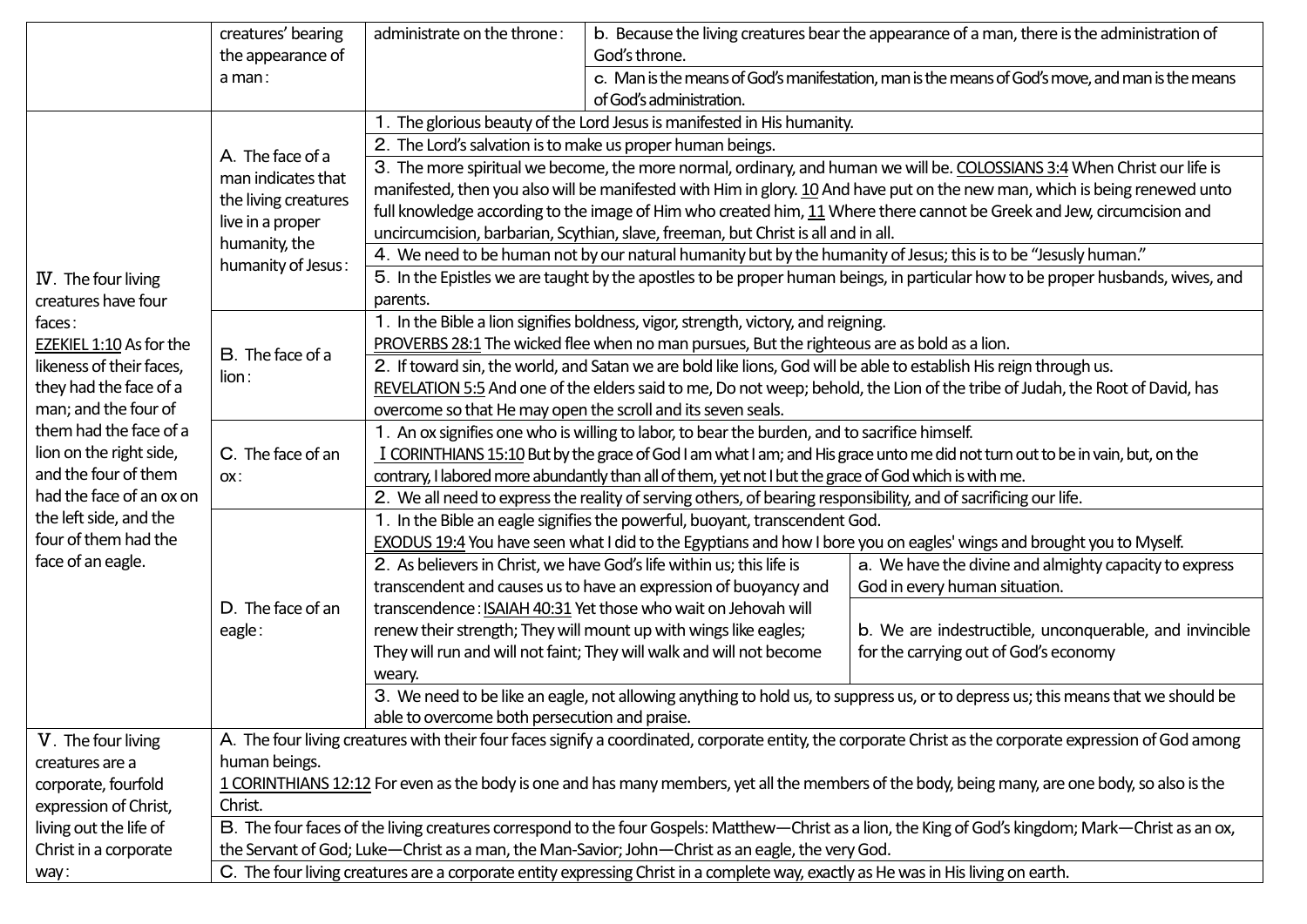**Experience ① Living creatures:** How can we prove that we are no longer dead but have become living creatures? There is a twofold proof, that is, an inward proof and an outward proof. The inward proof that we are living creatures is that we now have a feeling, or sense, of life. Living persons have feelings....A person who is spiritually living will have a deep feeling whenever he lives in a way that does not glorify God or that is not pleasing to Him. If our inner feeling, the inner sense of life, is sensitive, deep, and fresh, this is a proof that inwardly we are living and that we are therefore a living creature.

The second proof is outward and is related to our activities. A dead person is inactive, but a living person is very active....A Christian who is living, that is, who is a living creature, will engage in a number of activities. The first of these activities is prayer. Just as we cannot live physically without breathing, so we cannot live spiritually without praying. Prayer is a Christian's spiritual breathing, and it is often spontaneous....Other activities that prove that we are living creatures include reading the Bible, functioning in the meetings, serving God, and preaching the gospel.

**Business life model 1:** When various negative things happened in business, the minds of the team members tend to be negative as well. But no matter what circumstances, as a Christian, you can maintain the joy of having the Lord inside you. The Lord is your life that lives in you. Because the life of the Lord is the resurrection life, whatever the circumstances, it will provide joy within you. People with negative minds become increasingly weak as difficulties come to them, and they cannot escape from the passive situations. You need to have joy and move forward with a positive mind. That way, first you can get yourself out of darkness and then you can help the team members to come out of their darkness as well. By the guidance of the Lord you will be able to show the team a way to break free and minimize the risk. Also, in order to maintain the joy in the Lord, you should carry out praying and reading the Bible every day. The more you pray, the more you read the Bible, the more your sense of inner life, peace and joy will mount up. Hallelujah!

**②Face of man:** We experience the Lord as the wind, the cloud, the fire, and the electrum, but the issue of this experience is that we bear the face of a man. As living creatures, we are not angels but are very human. In fact, the more spiritual we become, the more normal and human we will be. The more we have of Christ as our life, the more we will bear the face of a man. In the Epistles we are taught by the apostles to be proper human beings, in particular how to be proper husbands, wives, and parents. God's salvation causes us to be proper men for His manifestation, move, and administration.

**Marriage life/Corporate life model:** You may be able to serve the Lord, but never become a person who cannot establish a correct marital relationship with your husband or wife at home. People who have growth in their life should become increasingly normal with their humanity. Especially between husband and wife, your true human nature will be exposed. Those who are lacking the humanity of Jesus are not able to build a normal marriage life, and there will be no strong testimony in their services as well. Jesus' humanity supplies you with compassionate heart, kindness, humility, gentleness, patience, forgiveness, and love.

COLOSSIANS 3:12 Put on therefore, as God's chosen ones, holy and beloved, inward parts of compassion, kindness, lowliness, meekness, long-suffering; 13 Bearing one another and forgiving one another, if anyone should have a complaint against anyone; even as the Lord forgave you, so also should you forgive. 14 And over all these things put on love, which is the uniting bond of perfectness.

The will of God is not to make you an angel but to make you a normal person by Jesus' humanity. The same principle is also true for corporate life such as Brother's House and Sister's House. You should build a good relationship with your roommate.

**③Face of lion:** We also need to bear the face of a lion. In the Bible a lion signifies boldness, vigor, strength, and victory. In our Christian life we first need to be a man. Wherever we may be—at our school, in our office, or among our neighbors—we should be a man. But we should also be a lion. If in the office you are a proper man, others will be drawn to you. However, those who are drawn to you may be "germs" that can corrupt you. Because they like you, they may invite you to participate with them in a certain kind of worldly amusement. At such a time you should behave not like a man but like a lion. This means that toward anything sinful or worldly, we must be as bold as a lion.

**School life (College student, Graduate student) model**: The Lord's salvation not only makes you a normal person but also makes you brave like a lion. The lion here is strong and courageous against sin, Satan, and this world. You are friendly to the approach of your friend, but concerning the temptation of sin from your friend, such as drinking party into late night hours, overnight karaoke, overnight gaming, mahjong betting, and going to movies related to fornication, violence and murder, you need to bravely and powerfully reject them. Without the lion's face, you will only care about what your friend thinks, and be terribly afraid of the relationship becoming bad and into the temptation of sin reluctantly.

**④Face of ox:** The face of a lion is balanced by the face of an ox. If in your office you have the face of a lion that alone will not convince others. You need to be balanced by having the face of an ox. An ox is one who is willing to bear the burden, to do the work, and even to sacrifice himself. We all need to have such an appearance and to express such a reality of serving others, bearing the burden, caring for the responsibility, and even sacrificing our life. If as you are working in an office you are a proper man, you are as bold as a lion, and you are also faithful in bearing responsibility, you will make a good impression on others. In order to make such an impression, you need to behave not only like a man and like a lion but also like a serving, suffering ox. When the office needs to be cleaned, you should take the lead to clean, doing more than the other employees. In this way you will show your colleagues that you are willing to sacrifice, to help others, and to serve them. Then you will have the reality of the face of an ox. When others see you with the face of a man, the face of a lion, and the face of an ox, they will say, "This is a real Christian."